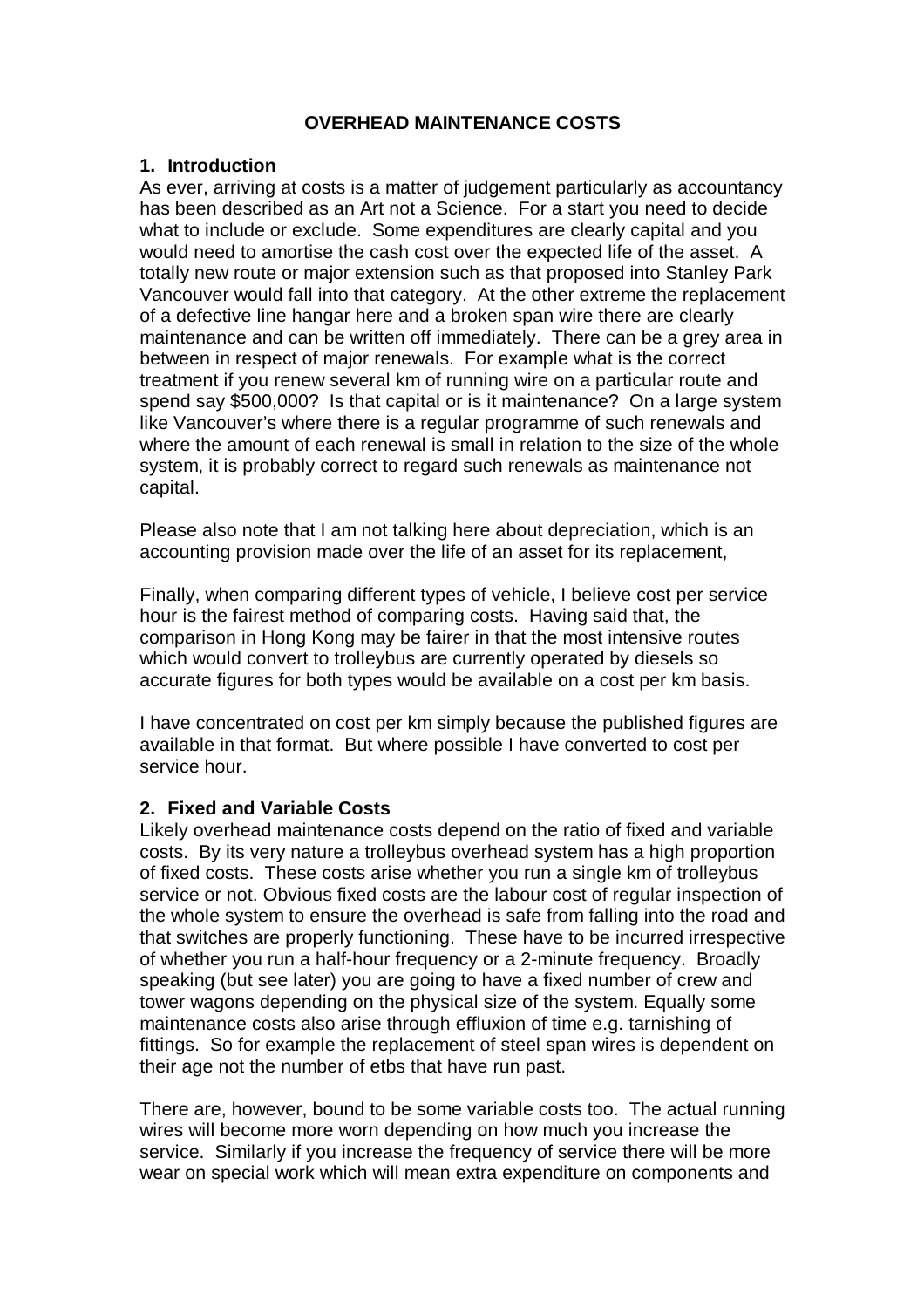labour. It is in this respect that the size of your maintenance crew is not entirely fixed. Beyond a certain point of intensity of service you might well need to take on an extra crew and tower wagon.

## **3. Impact on Unit Costs**

What do these observations mean in practice? Well, if overhead costs were entirely fixed it would mean that by doubling the frequency of service and therefore the annual Kms run, you would halve the cost per vehicle/km. As I said above, it isn't quite that simple because increasing the level of service will increase wear and tear and the amount of variable cost. But the impact of the increased variable costs will be far outweighed by halving of the fixed cost element. It is impossible to predict without having access to detailed system records but continuing my example of a notional doubling of service on an existing system, it would be surprising if maintenance costs per vehicle/km did not reduce to at least 75% of the previous costs. This trend is borne out by the comment made that Edmonton's overhead cost per vehicle/km was much lower when they ran greater mileages on the system. This is on of my great concerns with a lot of operators in both N.A and Europe. They will often blithely operate huge mileages of diesel substitution failing to appreciate that not only are they incurring the variable cost of running diesels but wasting the fixed costs of the trolley system. This trend ultimately leads to unnecessarily high unit costs for etb operation. The motto must be that once you have paid for an etb system you should, subject to passenger demand, run as much mileage by etb as possible.

If you calculate costs per service hour a similar effect is felt. If you double the service hours run under the fixed system, the cost per service hour will halve. And so on…

## **4. Canadian experience and possible Impact in Hong Kong**

The first point to make is that you need to be careful in deducing costs in one country based on those in another. For a start a substantial part of maintenance costs will be labour. To arrive at meaningful figures you would need to arrive at labour hours per km of overhead in Canada and then apply local Hong Kong labour costs to that. There may be greater affinity of costs on the component side

| <b>CITY</b> | <b>YEAR</b> | <b>COST PER</b><br><b>VEH/KM</b> |      | <b>NOTES</b>                                                                 |
|-------------|-------------|----------------------------------|------|------------------------------------------------------------------------------|
| Edmonton    |             | US\$                             | 0.36 |                                                                              |
| Vancouver   | 1987        | Can\$                            | 0.16 | <b>From 1993 BC</b><br><b>Transit Report on</b><br>possible ETB<br>Expansion |
| Vancouver   | 2000        | Can\$                            | 0.28 | From Budget                                                                  |

The reports that I have seen have quoted these costs for overhead maintenance in Canada: